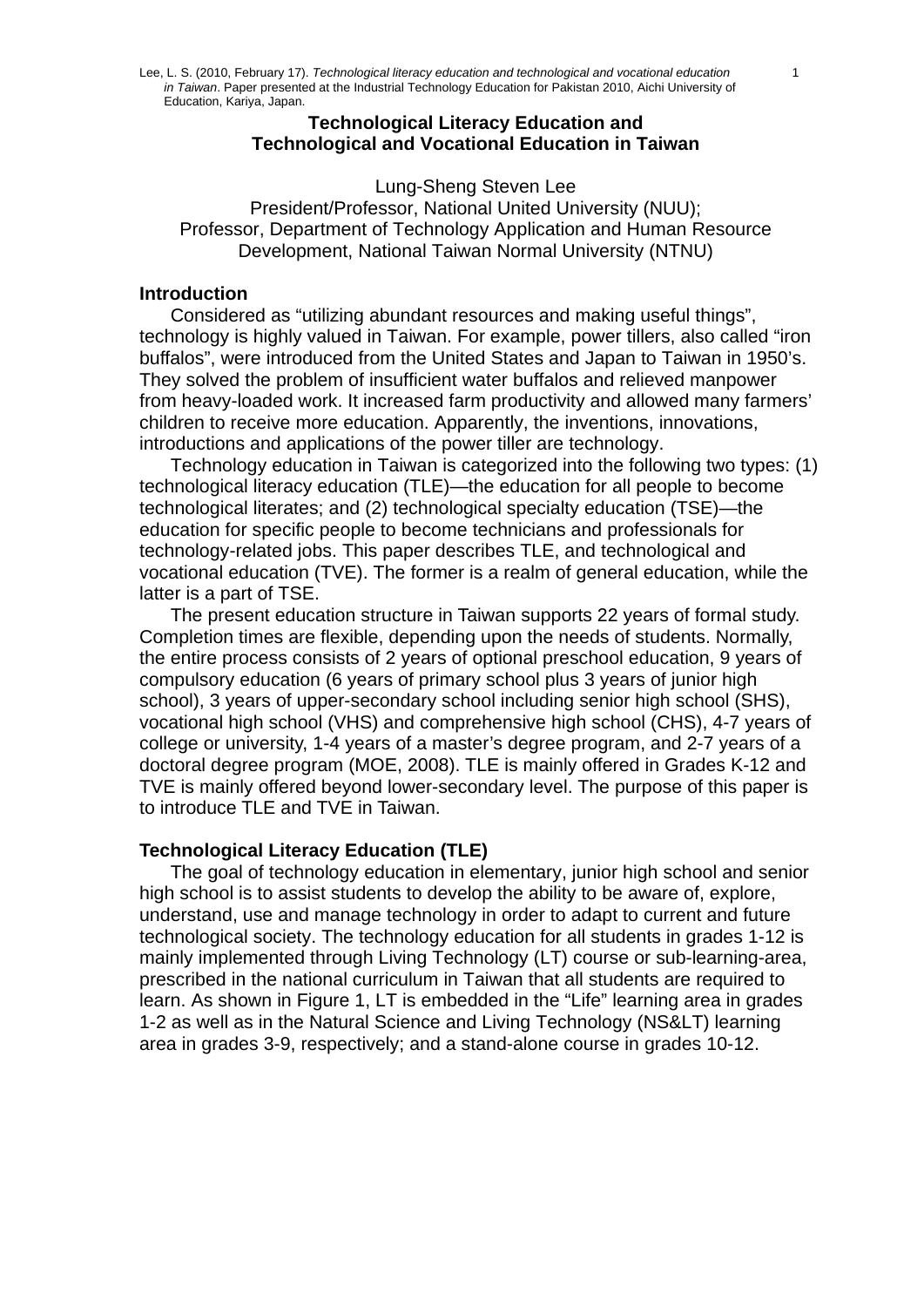Lee, L. S. (2010, February 17). *Technological literacy education and technological and vocational education* 2 *in Taiwan*. Paper presented at the Industrial Technology Education for Pakistan 2010, Aichi University of Education, Kariya, Japan.

| Life   | Natural Science and<br>Living Technology (NS<) | Natural Science and |    | Living Technology (NS<) Living Technology (LT) |
|--------|------------------------------------------------|---------------------|----|------------------------------------------------|
| Grades | Elementary                                     | Junior High         | 10 | Senior High                                    |

Figure 1. LT is defined as a sub-learning-area or a stand-alone course in national curriculum

Source: Lee, 2009.

In grades 1-9, the learning area of NS&LT is implemented based on competence indicators. Its technology part focuses on the integrative ability of the following aspects: food, material, mechanical application, electricity and its application, information and information communication, residence, transportation, the exploitation and utilization of energy, originality and fabrication, as well as technological civilization. In senior high school (grades 10-12), LT includes a core/required subject "Technology and Life" (2 semester credits) and an advanced/optional subject (2-4 semester credits) which consist of the following five themes: Communication Technology, Construction Technology, Manufacturing Technology, Transportation Technology, as well as Energy and Power. All students have to take 2-6 semester credits among them.

Teacher Education of teachers at kindergartens, elementary and secondary schools is governed by the regulations of Teacher Education Law. According to the law, those prospective technology teachers who complete required credits in general, specialty and pedagogical areas has to experience a half year of internship, pass the teacher certification and seek a teaching job to become a technology teacher.

At present, a professional association, a periodical, and some promotion activities support technology education of elementary and secondary schools. The Industrial Technology Education Association is located in the Department of Technology Application and Human Resource Development (TA&HRD), National Taiwan Normal University (NTNU). Its goals are to conduct research studies, keep close liaison with all members, and help to advance industrial technology education. It holds an annual convention, coordinates activities to encourage research of Technology Education and cooperation with international academic groups, and give awards to people who have outstanding performance in this field. It is also one of the seven founding members of the International Conference on Technology Education in the Asia-Pacific Region (ICTE). Living Technology Education Journal is also electronically published by TA&HRD to communicate ideas, practices, and messages of living technology education so as to improve quality of technology education. In addition, some promotion activities of technology education have been made. For example, the living technology performance contest is held annually in Taipei city. Students from public and private junior high schools form their own teams while their teachers coach them. Its goals are to arouse students' interests in exploring questions about living technology, to encourage them to brainstorm and work in a team, and to learn how to solve daily problems with knowledge learned in technology education. Teachers can also have a chance to observe, demonstrate, and compete with each other, and exchange their experiences in this interschool activity.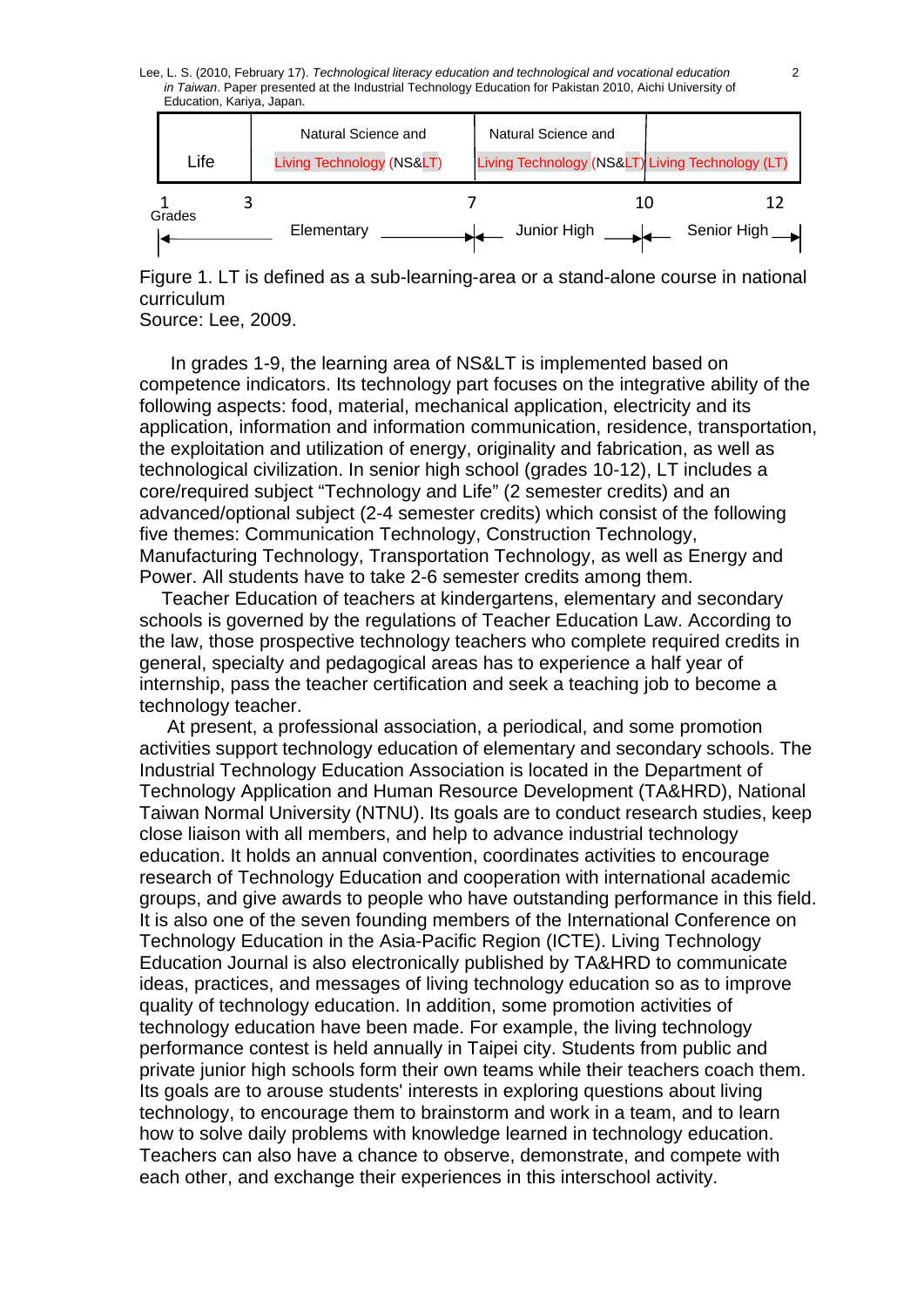Lee, L. S. (2010, February 17). *Technological literacy education and technological and vocational education* 3 *in Taiwan*. Paper presented at the Industrial Technology Education for Pakistan 2010, Aichi University of Education, Kariya, Japan.

Because the national curriculum of elementary and secondary schools will be revised soon, technology educators in Taiwan have increasing concerns about the future development of TLE. Some emerging issues, such as green technology, are also discussed.

## **Technological and Vocational Education (TVE)**

As shown in Figure 2, TVE in Taiwan spans from applied arts programs in junior high schools (JHS's), vocational high schools (VHS's) and junior colleges of technology (JCT's) to colleges and universities of technology (CT's and UT's). In the 2007-2008 school year, the number of students in both vocational high schools (VHS's) and the occupational programs of comprehensive high schools (CHS's) is larger than the number of students in both senior high schools (SHS's) and the academic programs of CHS's (see Figure 3). Beyond 9 years of compulsory education, TVE is parallel to academic education (AE). In 2008, the number of accredited post-secondary institutions in Taiwan was 164 which included 93 TVE institutions. At the post-secondary level, AE institutions mainly recruit students from SHS's while TVE institutions from VHS's. There are two north-southward national freeways in Taiwan. TVE is often called the second national freeway in Taiwan's education system while academic is the first one.



Figure 2. TVE institutions in Taiwan Source: Chen, 2008.



Figure 3. At the upper-secondary level, students in occupational programs are more than students in academic programs Source: Chen, 2008.

The disciplines of TVE include agriculture, industry, commerce, fishery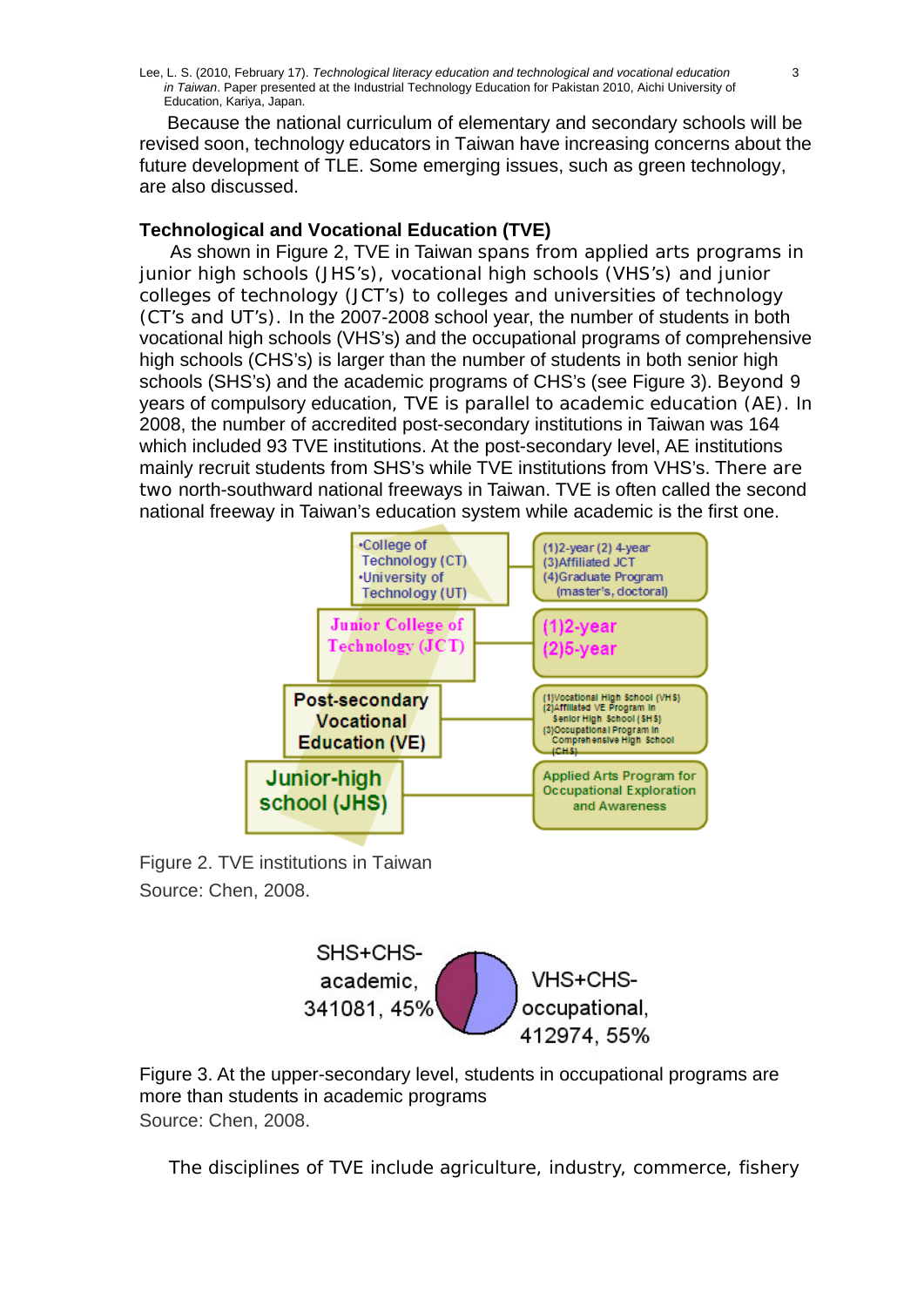and marine technology, medicine and nursing, home economics, hospitality and tourism, and language. TVE has dedicated itself to meet the needs of various kind of workforce demand in national economic growth and technological advancement. In addition, a number of students are enrolled in private TVE institutions. At upper- and post-secondary levels, respectively, more than 60% and 80% of TVE students are in private institutions.

The main features of TVE in Taiwan include:

- 1. A throughout system
- It is offered from lower-secondary to doctoral level.
- 2. Multiple disciplines There are a variety of disciplines in TVE system to be selected.
- 3. Positive commitments from private bodies
- Private institutions are the majority in TVE system.
- 4. Highly value pragmatism To meet the quality and quantity demand in industries is the top priority.
- 5. Increasingly promote school-industry partnership TVE institutions or programs have been required or encouraged to establish partnership with industries to ensure social relevance.

 Although having already made significant contributions by supplying a large workforce for Taiwan's economic development, TVE, facing global competition and industrial transformation, was reexamined and some challenges were encountered as shown in Figure 4. In order to resolve the challenges, "Technological and Vocational Education Reform Project - Expertise Training" was launched in 2009. The project aims at improving the practicability of TVE and enhancing training of students in specialized competencies. It is hoped that implementation of this project will produce specialized workers with the competencies to perform, meet job requirements and compete in related fields (MOE, 2009).



Figure 4. Challenges facing TVE in Taiwan Source: Chen, 2009.

As shown in Figure 5, the three goals of this project include improving instructional environment, strengthening school-industry link, and preparing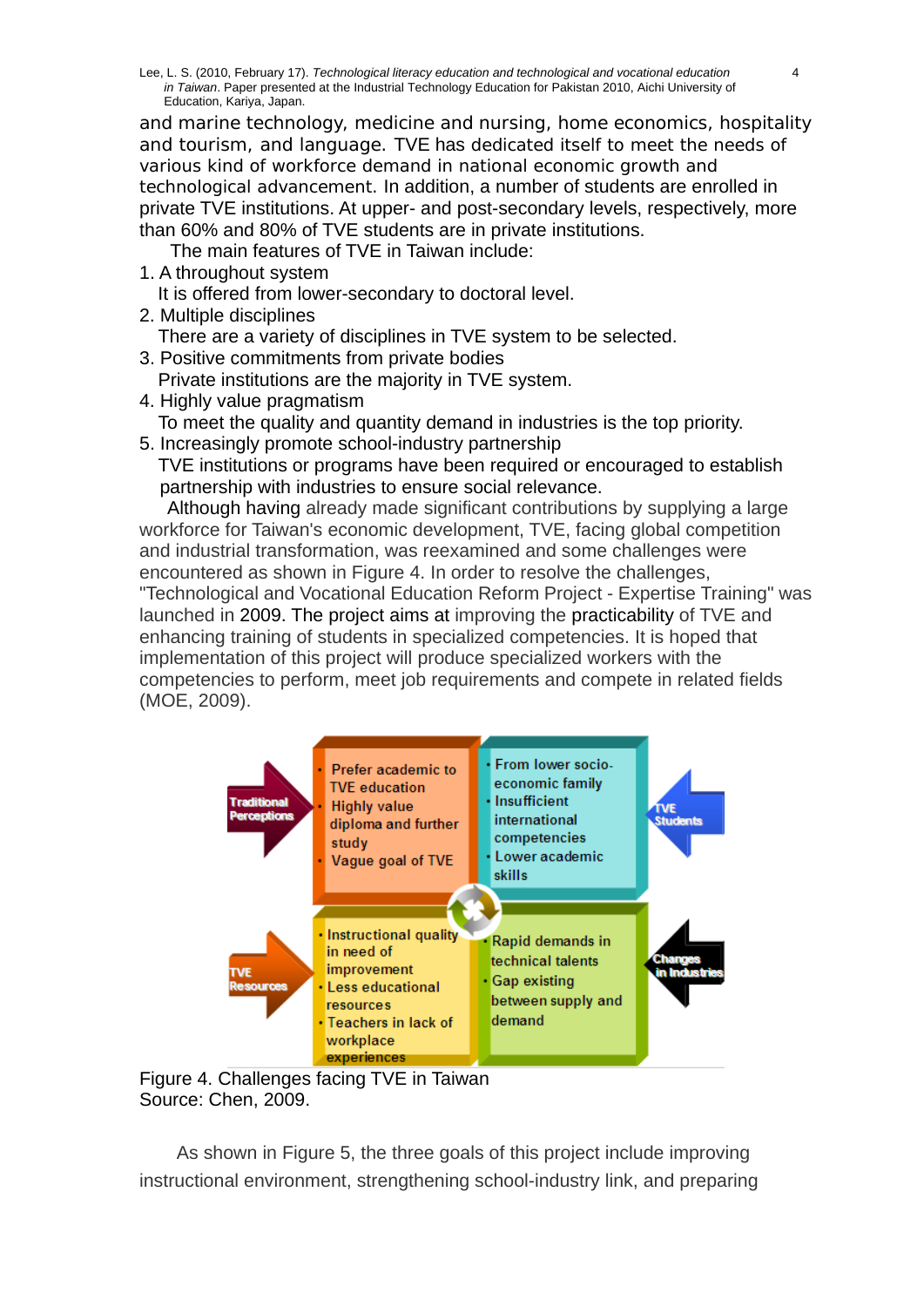Lee, L. S. (2010, February 17). *Technological literacy education and technological and vocational education* 5 *in Taiwan*. Paper presented at the Industrial Technology Education for Pakistan 2010, Aichi University of Education, Kariya, Japan.

quality specialists. The 10 strategies to attain these goals are shown in Figure 6 and listed as follows:

- 1. Conduct thorough talent preparation in 5-year JCT's;
- 2. Set up a talent selection mechanism based on practicability;
- 3. Strengthen teachers' practicum teaching competencies;
- 4. Introduce resources from industries to support instruction;
- 5. Broaden joint talent preparation models between schools and industries;
- 6. Carry out students' off-campus practicum programs;
- 7. Improve facilities and equipment in VHS's to increase quality;
- 8. Create distinctive fields in post-secondary institutions;
- 9. Build evaluation mechanism to fit the needs of post-secondary institutions; and
- 10. Strengthen professional licensure/certification system (Chen, 2009).









Each strategy is designed to maximize practicabilities of TVE students and shape TVE programs, curriculum and instruction to meet the demands of